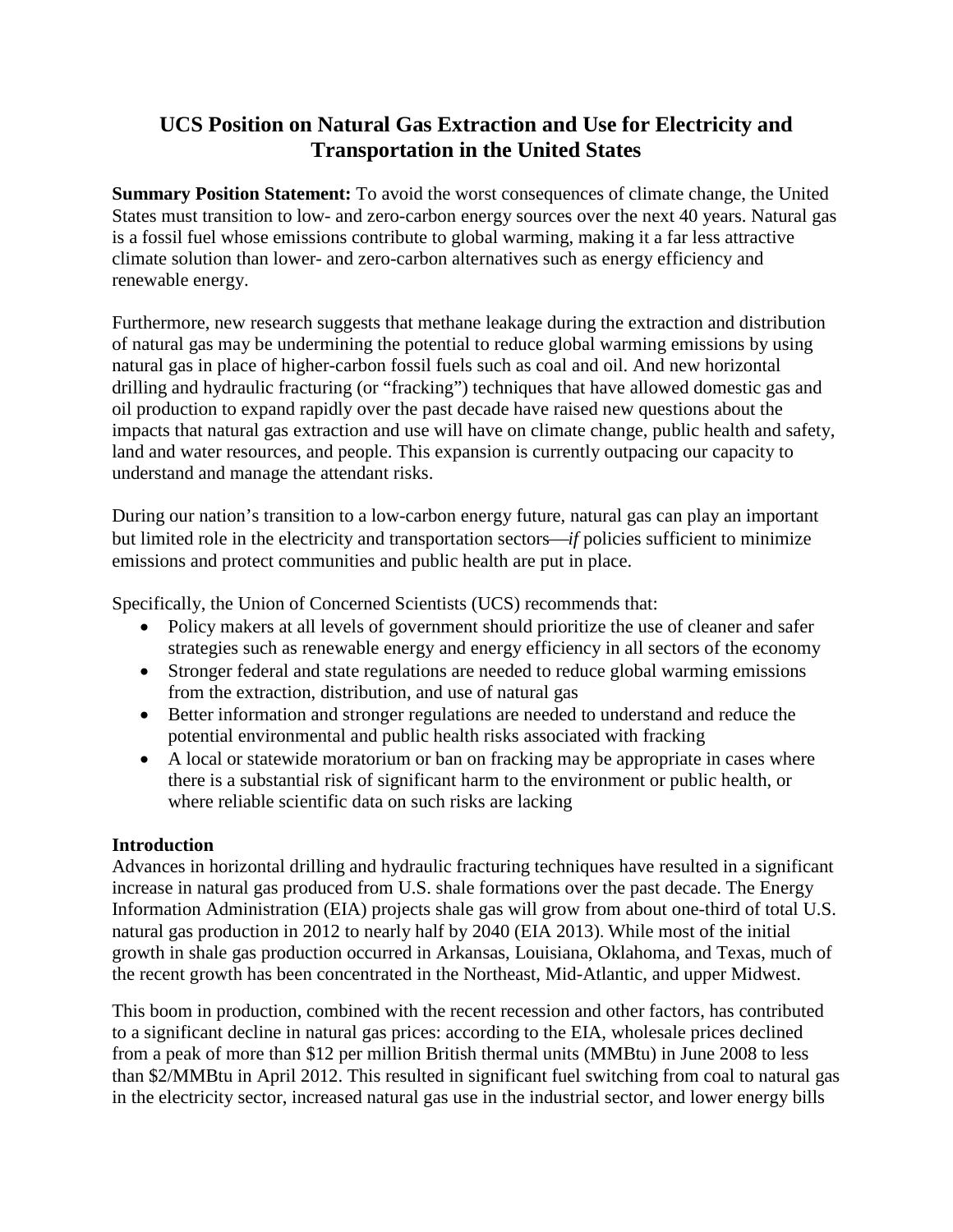for consumers. It has also increased natural gas exports to Canada and Mexico, and sparked significant interest in building terminals for the purpose of exporting liquefied natural gas overseas.

During the past year, however, natural gas prices more than doubled, leading to some fuel switching back to coal in the power sector. The EIA projects wholesale prices will steadily rise over time, reaching nearly \$8/MMBtu by 2040 (EIA 2013).

The Union of Concerned Scientists (UCS) has long supported a role for natural gas as part of a transition away from an electric grid dominated by coal to one that relies on cleaner, renewable energy sources. UCS has also supported a role for natural gas in transportation to reduce air pollution and shift toward hydrogen fuel cell vehicles. However, new research suggests that methane leakage during the extraction and distribution of natural gas may be undermining the potential to reduce global warming emissions by using natural gas in place of coal or oil. New horizontal drilling and hydraulic fracturing techniques have also raised new questions about the impacts that natural gas extraction and use will have on climate change, public health and safety, land and water resources, and people.

#### **Natural Gas and Climate Change**

Over the past few years, a switch away from coal to natural gas in the U.S. power sector has been an important driver for reducing U.S. carbon emissions. As natural gas will likely play an important role as part of our energy mix for the next few decades, new policies and regulations will be needed to ensure that the natural gas industry takes responsibility for all its emissions and does its part to reduce its contribution to global warming.

Natural gas is a fossil fuel that emits 50 to 60 percent less carbon dioxide  $(CO<sub>2</sub>)$  when combusted in a new, efficient natural gas power plant compared with emissions from a typical new coal plant (NETL 2010). Considering only tailpipe emissions, natural gas also emits 15 to 20 percent less heat-trapping gases than gasoline when burned in today's typical vehicle (FuelEconomy.gov 2013; ANL 2012). Nevertheless, those emissions do contribute to global warming, making natural gas less attractive from a climate standpoint than lower- and zero-carbon alternatives like energy efficiency and renewable energy.

A 2011 study by the International Energy Agency (IEA) found that a large global shift to natural gas would still put us on an emissions trajectory (based on energy-related  $CO<sub>2</sub>$  emissions) toward a long-term global average temperature increase of more than  $6^{\circ}F$ —a level of warming associated with a high risk of catastrophic environmental and economic consequences (IEA 2011). The study also found that limiting temperature increases to lower levels would require a greater shift to low-carbon energy sources, increased energy efficiency, and deployment of new technologies such as carbon capture and storage. With Canada, China, Mexico, Russia, and several other European nations also exploiting their shale gas reserves, it is clear that expanded natural gas extraction is a global phenomenon with global implications.

Emissions from smokestacks and tailpipes, however, do not tell the full story. The drilling and extraction of natural gas from wells, and its transportation in pipelines, results in the leakage of methane, a far more potent global warming gas than  $CO<sub>2</sub>$ . Preliminary studies and field measurements show that these so-called "fugitive" methane emissions range from 1 to 9 percent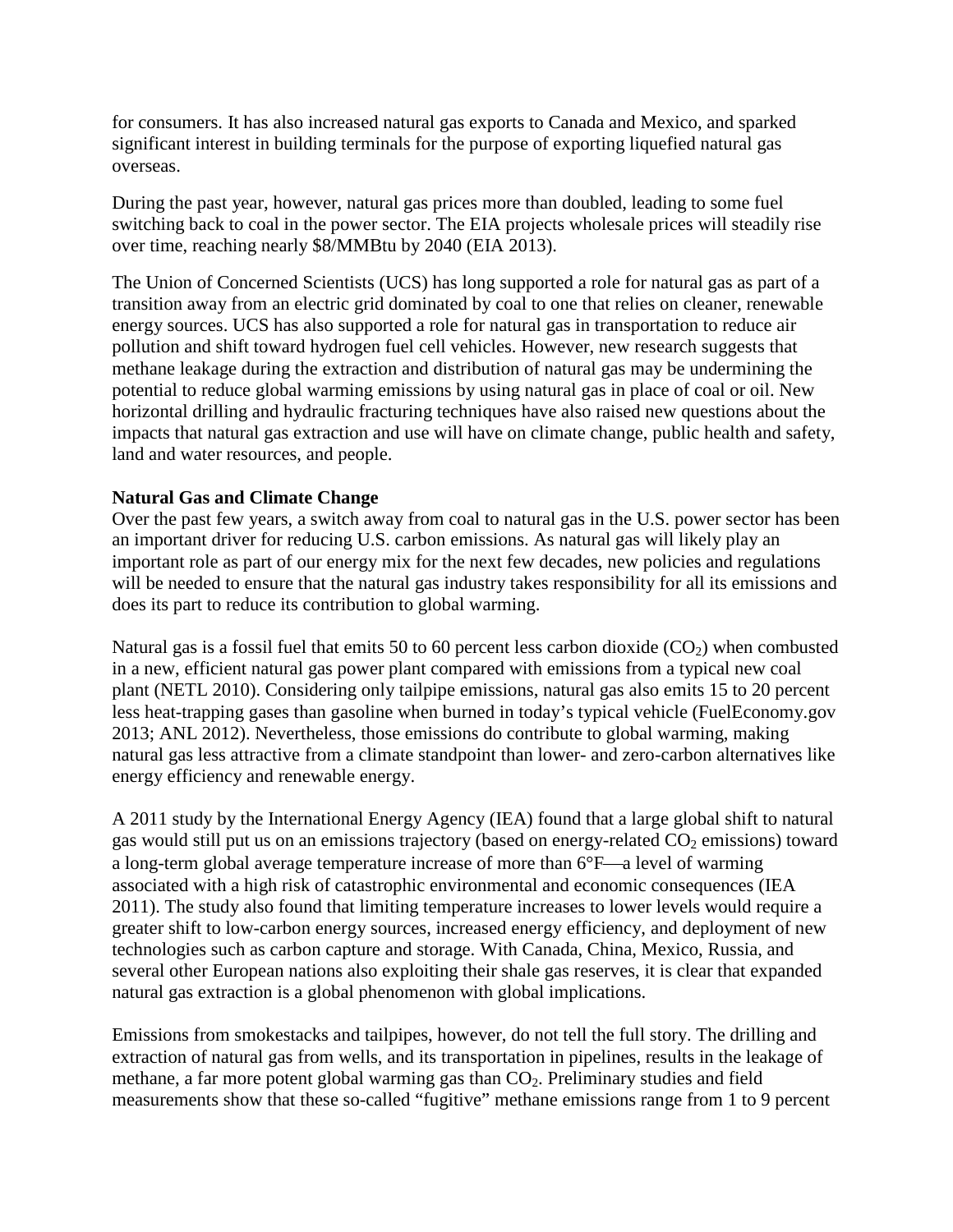of total natural gas production (Tollefson 2013; Cathles et al. 2012; Howarth et al. 2012; Petron et al. 2012; Skone 2012; Weber and Clavin 2012).

Whether natural gas has lower life cycle greenhouse gas emissions than coal and oil depends on the assumed leakage rate, the global warming potential of methane over different time frames, the energy conversion efficiency, and other factors (Bradbury et al. 2013). One recent study found that methane losses must be kept below 3.2 percent for natural gas power plants to have lower life cycle emissions than new coal plants over short time frames of 20 years or fewer (Alvarez et al. 2012). And if burning natural gas in vehicles is to deliver even marginal benefits, methane losses must be kept below 1 percent and 1.6 percent compared with diesel fuel and gasoline, respectively. However, if considered over longer time frames of 100 years—as is used in many Intergovernmental Panel on Climate Change (IPCC) assessments—natural gas production could experience methane losses much higher than these examples and still have net climate benefits compared with coal and oil. Technologies are available to reduce much of the leaking methane, but deploying such technology would require new policies and investments (Bradbury et al. 2013; Harvey, Gowrishankar, and Singer 2012; IEA 2012).

*To ensure that natural gas and other fossil fuels compete on a level playing field with zero- and near-zero-carbon resources, the United States should set limits that will reduce heat-trapping emissions at least 80 percent below 2005 levels by 2050, and put a price on carbon. The U.S. Environmental Protection Agency (EPA) should require the natural gas industry to deploy technologies and practices that significantly reduce methane losses from natural gas drilling and pipelines. In addition, both the federal government and industry should increase research and development (R&D) funding for low-carbon technologies such as renewable energy, energy efficiency, and carbon capture and storage.*

### **The Role of Natural Gas in the Electricity Sector**

Low natural gas prices and recent increases in the cost of generating electricity from coal have resulted in a significant shift from coal to natural gas over the past few years. Compared with coal, natural gas has much lower levels of harmful air emissions and corresponding local health impacts. Unlike coal and nuclear plants, natural gas plants can be ramped up or down quickly, providing important flexibility to the grid and making it easier to integrate variable resources like wind and solar power. Natural gas can also play an important role in meeting peak electricity demand and fueling highly efficient technologies that provide both heat and power in the commercial and industrial sectors.

However, continued increases in natural gas demand for electricity and other uses could result in shortages and significant price increases in the future, similar to what the United States experienced in the past decade (after the last major natural gas power plant construction boom). And with no long-term national policy support, cheap natural gas could crowd renewable energy out of the power market in the near term. Scaling up energy efficiency and renewable energy sources now is critical to further reducing their costs, encouraging innovation, and transitioning rapidly to a low-carbon energy system (NREL 2012; Cleetus, Clemmer, and Friedman 2009). By diversifying the electricity mix, renewables and efficiency can also provide an important hedge against future natural gas price increases (Bolinger 2013).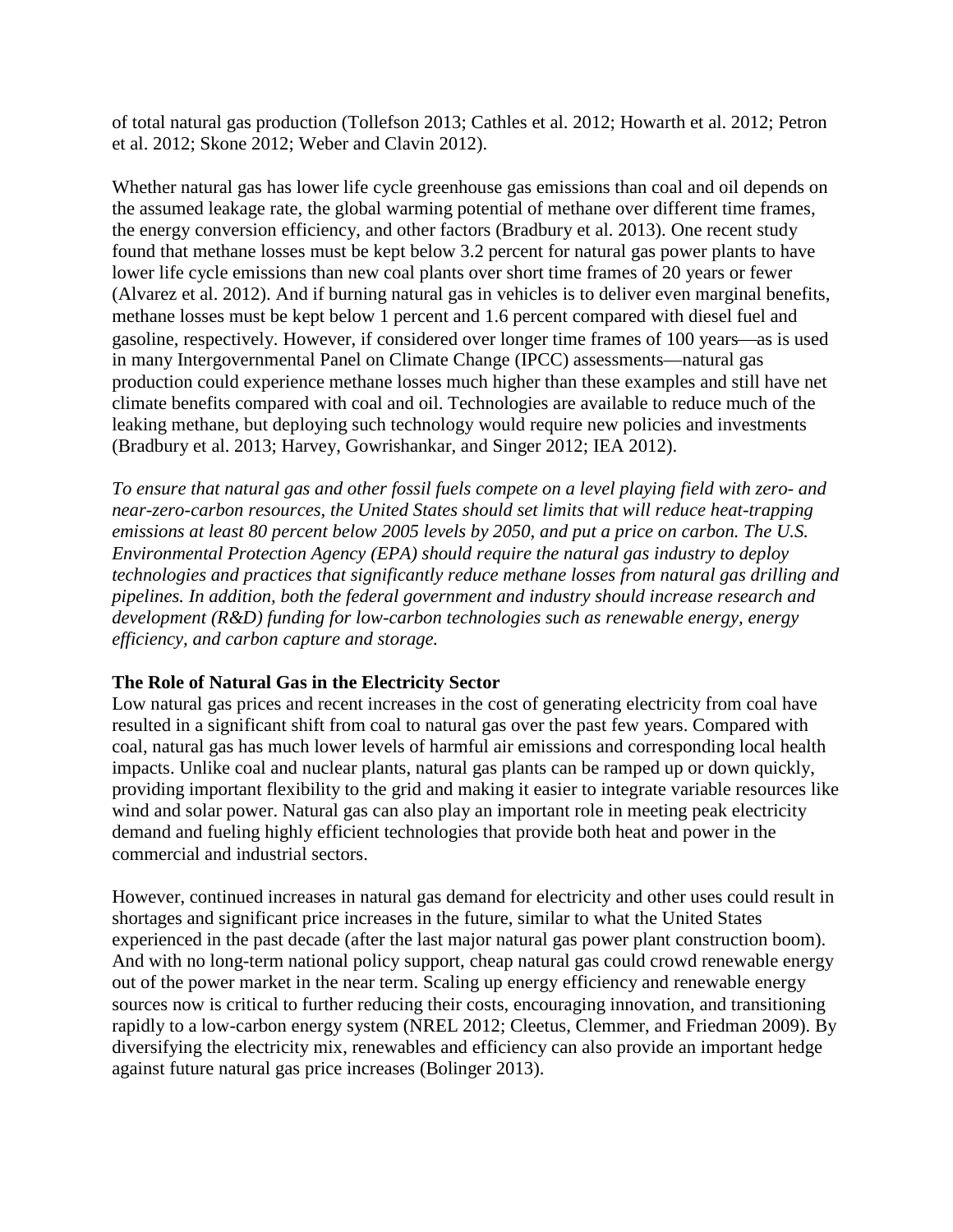*UCS advocates prioritizing renewable energy and energy efficiency over natural gas and other fossil fuels when adding new electricity supply or replacing old, dirty plants. This is critical for achieving a more sustainable, low-carbon energy future. UCS also supports a goal of increasing renewable electricity to 25 percent of U.S. electricity use by 2025 and 80 percent by 2050. Policy makers at all levels of government should adopt strong policies and programs to ensure the timely expansion of renewable energy and energy efficiency. In addition, the U.S. EPA should adopt strong standards and regulations to reduce CO2 and other harmful emissions from new and existing power plants.*

## **The Role of Natural Gas in Cars and Trucks**

Natural gas can play a limited role in fueling cars and trucks, but it is not a good candidate for directly replacing gasoline or diesel at a large scale. The best application for natural gas in cars and trucks is as a resource to produce electricity or hydrogen for electric vehicles.

As a vehicle fuel, natural gas is currently less expensive than gasoline and diesel (AFDC 2013a), but the costs of the high-pressure onboard storage tank and of building up fueling infrastructure can wipe out some or all of the lifetime cost advantages (AFDC 2013b). The greatest potential economic benefit from using natural gas is in larger vehicles that use a lot of fuel and those that regularly travel great distances. Centrally fueled fleet applications can avoid the expense of an extensive infrastructure and deliver some cost savings, but that is more difficult for individual vehicle owners. While the cost of natural gas vehicles is likely to come down, natural gas prices are likely to rise with its increased use in electricity, transportation, and exports, undermining its potential to deliver a significant economic advantage when used in vehicles (EIA 2013).

Most importantly, the emissions benefits of burning natural gas in a car or truck are limited, raising further concerns about making investments in large-scale natural gas vehicle and infrastructure deployment. Modern gasoline and diesel emissions controls have significantly reduced the advantages natural gas cars and trucks have historically held in terms of smogproducing and particulate emissions (Gautam et al. 2011). In addition, when all emissions (i.e., from fuel extraction to use) are considered, natural gas vehicles provide little or no significant reduction in global warming emission compared with gasoline or diesel (FuelEconomy.gov 2013; ANL 2012). Global warming emissions savings on the order of 40 percent can be achieved by using natural gas in an efficient power plant to generate electricity for a plug-in hybrid or battery-electric vehicle, or by using natural gas to generate hydrogen for a fuel cell vehicle (ANL 2012). If methane leakage is minimized, both applications could cut the global warming emissions of today's typical conventional car by about half (Anair and Mahmassani 2012).

*To ensure that natural gas plays an appropriate role as the nation moves toward a lower-carbon transportation system, the United States should strengthen global warming pollution standards for cars and trucks, and account for all emissions from the full fuel cycle of natural gas and other fuels. State and federal incentives and R&D funding for vehicles, fuels, and fueling infrastructure should also be based on full fuel cycle climate and local air quality performance, and should therefore prioritize efficiency, electricity, hydrogen, and low-carbon biofuels over natural gas.*

# **Hydraulic Fracturing**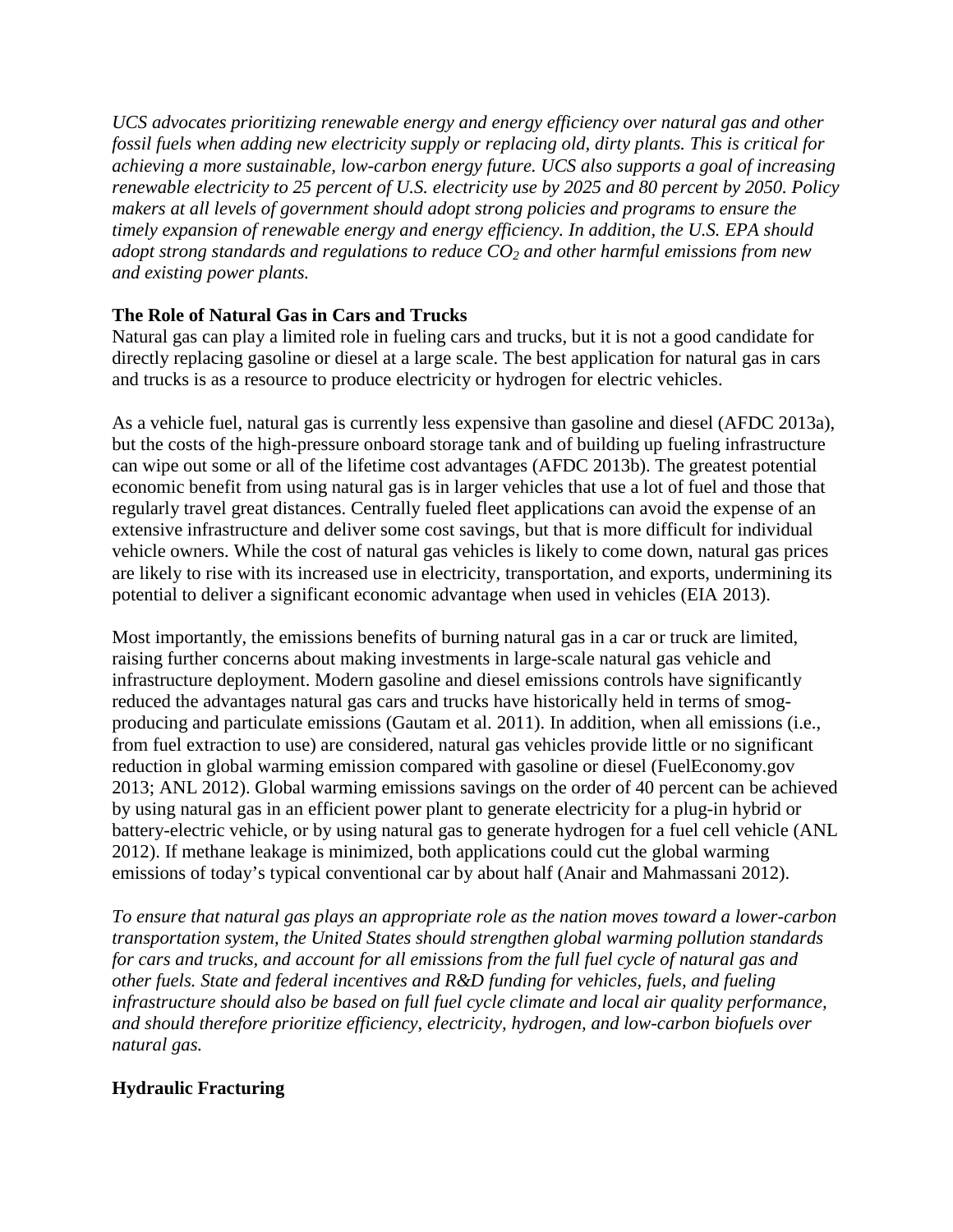Recent advances in drilling technology are enabling the widespread use of hydraulic fracturing (or "fracking"), leading to the recent expansion in natural gas and oil production from U.S. shale deposits. The technology and its application are expanding at a dizzying speed, with thousands of new fracking wells drilled each year across the nation.

The process of shale oil and natural gas extraction, from exploration to the drilling and fracking of a well to the transportation of the fuel to its destination, involves a range of technological advances and major environmental, economic, and social challenges and opportunities. The challenges include the largely unknown composition of fracking fluid, the fate and disposal of waste fluid, high levels of freshwater use, industrialization of rural landscapes, increased traffic and air pollution, and the impacts of mining the sand needed for fracking. These impacts raise questions of environmental justice for disadvantaged communities in areas both where fracking is occurring and where natural gas is processed.

The expansion of U.S. shale oil and natural gas extraction requires a comprehensive approach to risk management, including the monitoring, evaluation, and mitigation of potential risk factors related to public health and safety, as well as broader environmental, economic, and social impacts. Managing risk requires not only good information, but also making sure this information is openly available to decision makers and the public. It also requires the regulation and implementation of best practices, mitigation measures, and ongoing monitoring to ensure that risk factors are continuously updated, evaluated, and minimized. Unfortunately, although important scientific issues related to the risks of fracking have not been fully evaluated, exploration, drilling, and production are proceeding rapidly—outpacing our capacity to understand and mitigate the attendant risks.

Shale oil and gas extraction is currently regulated through a patchwork of state and federal efforts, with the federal government having the lead on federal lands and the states on private or state lands. Recent reviews have called into serious question the adequacy of both the scope and implementation of such a regulatory structure to protect public health and well-being from the potential risks of fracking-related operations (RFF 2012; DOE 2011). In addition, federal legislation has exempted fracking activities from some key provisions of major national environmental statutes, undermining our ability to apply the best science-based analysis and regulations in reducing health, safety, and environmental risks. Although local conditions for fracking may present the need for a tailored approach to some practices and mitigation measures, there are a core set of risks that need to be managed across locales and should be addressed with a consistent, overarching framework at the federal level.

Such a framework must include a system for acquiring, disseminating, and continuously updating information about all the risk factors that can be identified. The public has a right to know about both the risks and benefits of any public policy that has the potential to affect our health and well-being.

*Stronger state and federal laws and regulations are needed to better understand and reduce the environmental and public health risks of hydraulic fracturing. Consistent with the recommendations of a recent U.S. Department of Energy report (DOE 2011), these include:*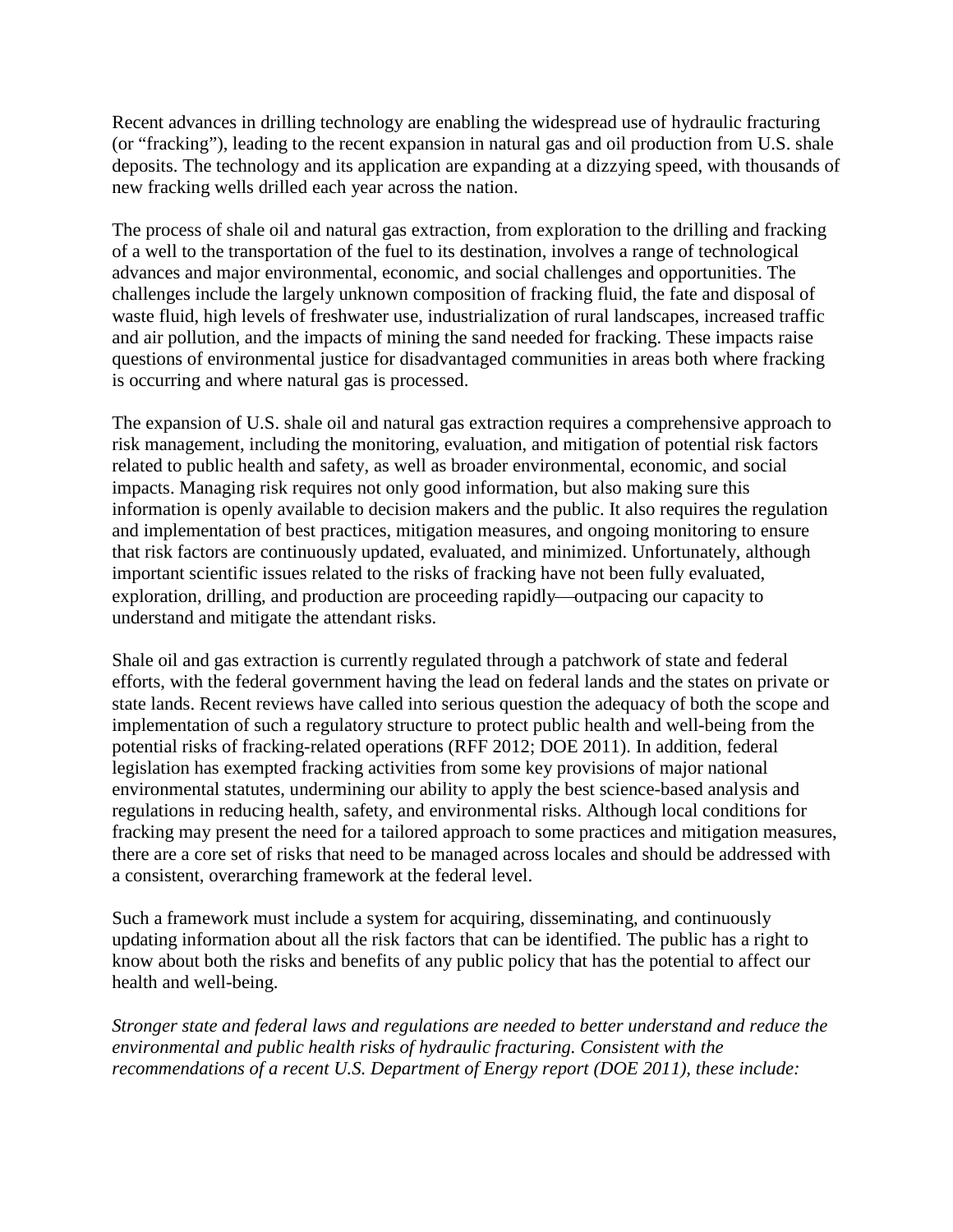- *Requiring improved disclosure of the chemical composition, volume, and concentration of all fracking fluids before drilling can begin*
- *Requiring careful monitoring and control of the discharge and disposal of fracking wastewater*
- *Ensuring that federal and state regulation of the shale gas and oil industry works in a complementary and comprehensive fashion*
- *Ensuring dissemination of comprehensive information to the public on both the risks and benefits of fracking at local, state, regional, and federal levels*
- *Fast-tracking critical scientific research on the risks shale gas and oil extraction pose to people, communities, agriculture, and the environment*

#### **References**

Alternative Fuels Data Center (AFDC). 2013a. Fuel prices. U.S. Department of Energy. Online at *http://www.afdc.energy.gov/fuels/prices.html*.

Alternative Fuels Data Center (AFDC). 2013b. Vehicle cost calculator. U.S. Department of Energy. Online at *http://www.afdc.energy.gov/calc/*.

Alvarez, R.A., S.W. Pacala, J.J. Winebrake, W.L. Chameides, and S.P. Hamburg. 2012. Greater focus needed on methane leakage from natural gas infrastructure. *Proceedings of the National Academy of Sciences* 109:6435–6440. Online at *http://www.pnas.org/content/109/17/6435*.

Anair, D., and A. Mahmassani. 2012. *State of charge: Electric vehicles' global warming emissions and fuel-cost savings across the United States*. Cambridge, MA: Union of Concerned Scientists. Online at *http://www.ucsusa.org/assets/documents/clean\_vehicles/electric-car-globalwarming-emissions-report.pdf*. June.

Argonne National Laboratory (ANL). 2012. GREET 2 2012 rev1. U.S. Department of Energy. Online at *http://greet.es.anl.gov*.

Bolinger, M. 2013. *Revisiting the long-term hedge value of wind power in an era of low natural gas prices.* LBNL-6103E. Berkeley, CA: Lawrence Berkeley National Laboratory. Online at *http://emp.lbl.gov/sites/all/files/lbnl-6103e.pdf*.

Bradbury, J., M. Obeiter, L. Draucker, W. Wang, and A. Stevens. 2013. Clearing the air: Reducing upstream greenhouse gas emissions from U.S. natural gas systems. Washington, DC: World Resources Institute. Online at *http://pdf.wri.org/clearing\_the\_air\_full\_version.pdf.*

Cathles, L.M., L. Brown, M. Taam, and A. Hunter. 2012. A commentary on "The greenhousegas footprint of natural gas in shale formations" by R.W. Howarth, R. Santoro, and A. Ingraffea. *Climatic Change* doi:10.1007/s10584-011-0333-0. Online at *http://www.geo.cornell.edu/eas/PeoplePlaces/Faculty/cathles/Natural%20Gas/Cathles- %20Assessing%20GH%20Impact%20Natural%20Gas.pdf*.

Cleetus, R., S. Clemmer, and D. Friedman. 2009. *Climate 2030: A national blueprint for a clean energy economy*. Cambridge, MA: Union of Concerned Scientists. Online at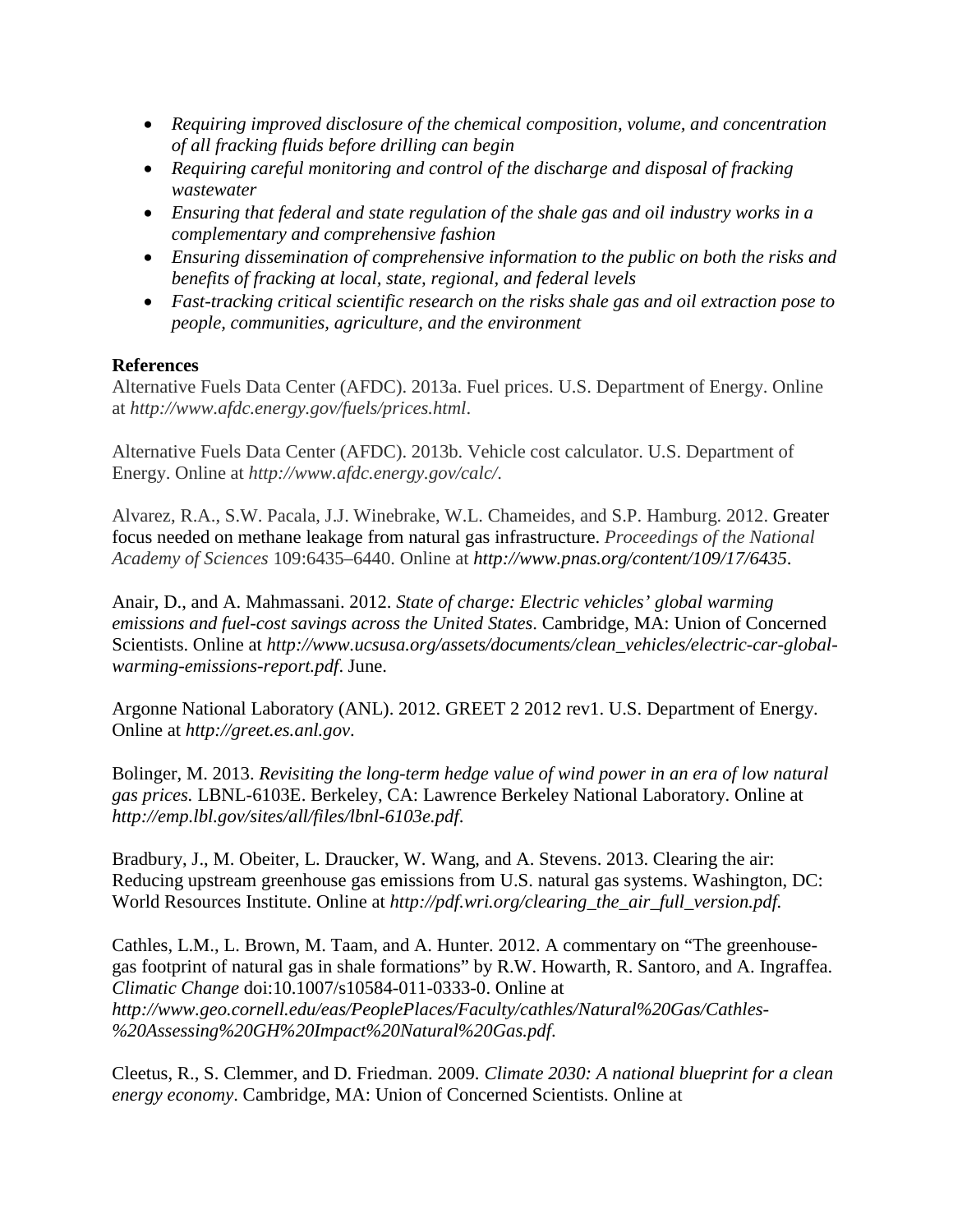*http://www.ucsusa.org/global\_warming/solutions/big\_picture\_solutions/climate-2030 blueprint.html*.

Energy Information Administration (EIA). 2013. AEO2013 early release overview. Table 1: Comparison of projections in the AEO2013 and AEO2012 reference cases, 2010−2040. Washington, DC: U.S. Department of Energy. Online at *http://www.eia.gov/forecasts/aeo/er/pdf/0383er(2013).pdf*.

FuelEconomy.gov. 2013. Find a car: Compare side-by-side. U.S. Department of Energy. Online at *http://www.fueleconomy.gov/feg/Find.do?action=sbs&id=33504&id=33503&id=33324*.

Gautam, M., A. Thiruvengadam, D. Carder, M.C. Besch, B. Shade, G. Thompson, and N. Clark. 2011. Testing of volatile and nonvolatile emissions from advanced technology natural gas vehicles. Figure 15. Morgantown, WV: West Virginia University Research Corporation. July. Online at *http://www.arb.ca.gov/research/apr/past/07-340.pdf*.

Harvey, S., V. Gowrishankar, and T. Singer. 2012. *Leaking profits: The U.S. oil and gas industry can reduce pollution, conserve resources, and make money by preventing methane waste*. New York: Natural Resources Defense Council. Online at *http://www.nrdc.org/energy/files/Leaking-Profits-Report.pdf*.

Howarth, R.W., D. Shindell, R. Santoro, A. Ingraffea, N. Phillips, and A. Townsend-Small. 2012. Methane emissions from natural gas systems. Background paper prepared for the National Climate Assessment. Reference number 2011-0003. Online at *http://www.eeb.cornell.edu/howarth/Howarth%20et%20al.%20-- %20National%20Climate%20Assessment.pdf*.

International Energy Agency (IEA). 2012. *Golden rules for a golden age of gas: World energy outlook special report on unconventional gas*. Paris. Online at *http://www.worldenergyoutlook.org/media/weowebsite/2012/goldenrules/WEO2012\_GoldenRule sReport.pdf.*

International Energy Agency (IEA). 2011. *World energy outlook 2011 special report: Are we entering a golden age of gas?* Online at *http://www.worldenergyoutlook.org/goldenageofgas*.

National Energy Technology Laboratory (NETL). 2010. *Cost and performance for fossil energy plants. Volume 1: Bituminous coal and natural gas to electricity*. DOE/NETL-2010/1397. Online at *http://www.netl.doe.gov/energy-analyses/pubs/BitBase\_FinRep\_Rev2.pdf*.

National Renewable Energy Laboratory (NREL). 2012. *Renewable electricity futures study*. NREL/TP-6A20-52409. Golden, CO. Online at *http://www.nrel. gov/analysis/re\_futures/*.

Petron, G., G. Frost, B.T. Miller, A.I. Hirsch, S.A. Montzka, A. Karion, M. Trainer, C. Sweeney, A.E. Andrews, L. Miller, J. Kofler, A. Bar-Ilan, E.J. Dlgokencky, L. Patrick, C.T. Moor, T.B. Ryerson, C. Siso, W. Kolodzev, P.M. Lang, T. Conway, P. Novelli, K. Masarie, B. Hall, D. Guenthere, D. Kitzis, J. Miller, D. Welsh, D. Wolfe, W. Neff, and P. Tans. 2012. Hydrocarbon